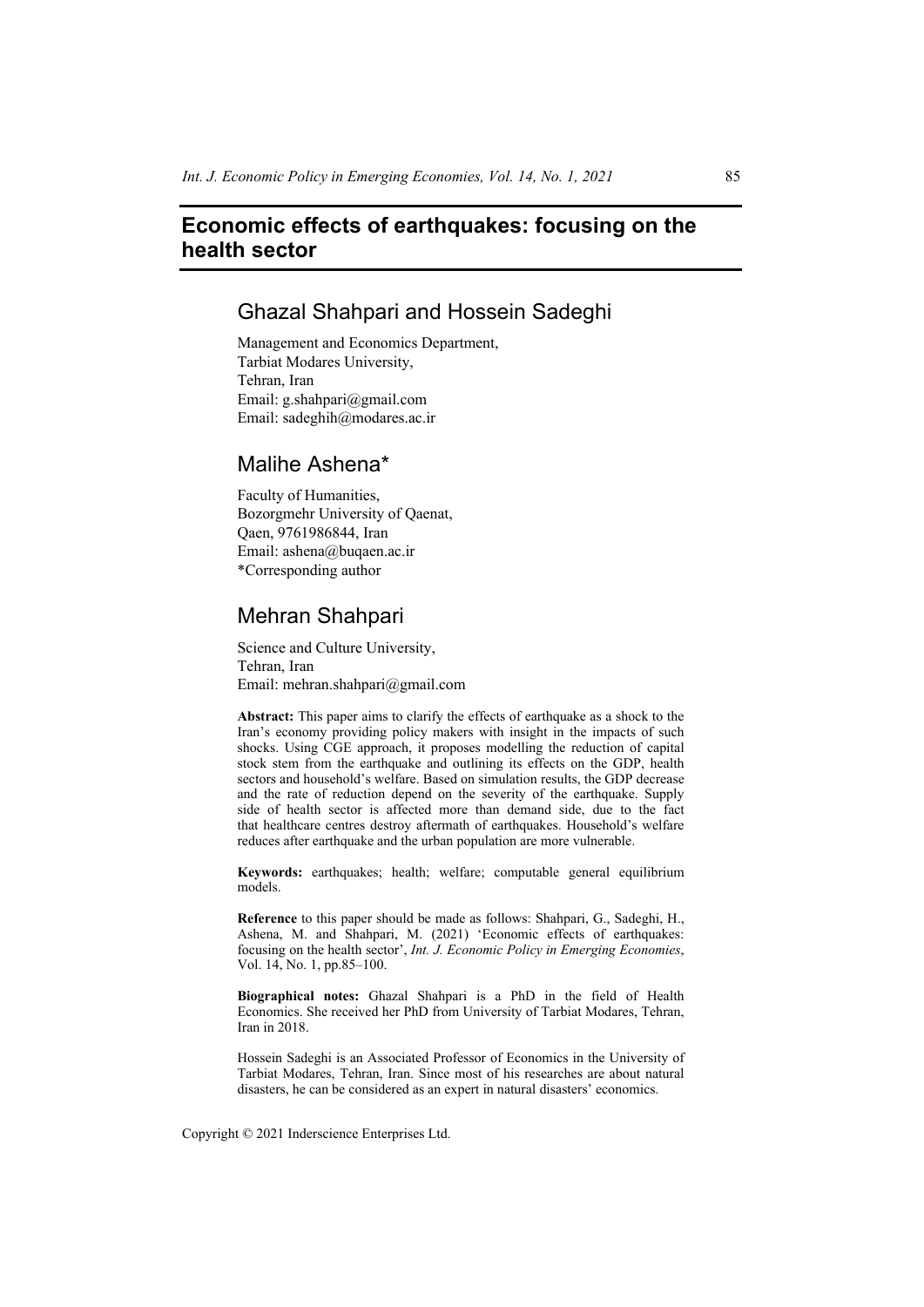#### 86 *G. Shahpari et al.*

Malihe Ashena is an Assistant Professor of Economics in Bozorgmehr University of Qaenat, Iran. She is an expert in the CGE and DCGE methods of economics and GAMS programming.

Mehran Shahpari has expanded studies in the field of earthquakes, buildings and healthcare centres' resistances to the earthquakes. He is an MSc in the field of Earthquake Engineering from University of Science and Culture, Tehran, Iran.

## **1 Introduction**

Based on American Psychiatric Association (APA), the definition of disaster includes sudden, highly disruptive, time limited and public events (Vogel et al., 1993). And, also according to Norris' (1990) definition, disasters are sudden, uncontrollable, unexpected events that can be conceptualised as specific events. Although disasters have many common characteristics, each disaster has its own impact depending on the various economic situations (Saylor et al., 1993).

Earthquake is a kind of natural disaster which is quite sudden, unpredictable, and uncontrollable and lasts only a few minutes with destructive effects (Gunes, 2001). Based on the United Nation's reports, about two million people were killed due to 1,000 earthquakes over 70 countries during the past century. About 80% of all earthquakes placed in China, Japan, Iran, Turkey, India, Chile, Indonesia, Pakistan and Guatemala which more than 50% of their lands lay over faults. Located on the earthquake band, all these countries are bound to experience similar disasters and the catastrophic events. Therefore, it should be an alarm to design an applied planning to manage the impacts of any probable similar disasters (Sadeghi-Bazargani et al., 2015).

Study of possible events can give us lessons on how to manage future disasters more effectively, so this study tries to clarify the effects of earthquake as a shock to the Iran's economy. According to the previous events studies, earthquakes are a kind of commonplace natural disaster happening in Iran, which is located on the earthquake band of the Alpine Himalayas. More than 80,000 people have been killed from 1990 in five massive earthquakes (all above 6.5 on the Richter scale). In comparison with developed countries, buildings are not strong enough against earthquakes, therefore, they would easily destroy. After a quake, infrastructures such as bridges and roads which are not strong enough destroy, make it extremely hard to save people. This can lead to death of many residents. Besides, earthquake insurance is not a strong industry and almost all the houses are uninsured against quakes. Hence, after a quake people lose their assets and government should allocate a large budget to rebuild the houses and infrastructures (Shahpari et al., 2017).

Since 1990 more than five severe and important earthquakes have been occurred in Iran on the average of 7.1 magnitudes in Richter scale. According to the historical statistics, more than 80,000 people were killed by these disasters (The International Disaster Data Base, http://www.emdat.be). It is expected that in future other earthquakes will happen; so, this is necessary to plan for good strategies of making buildings and structures more resilience.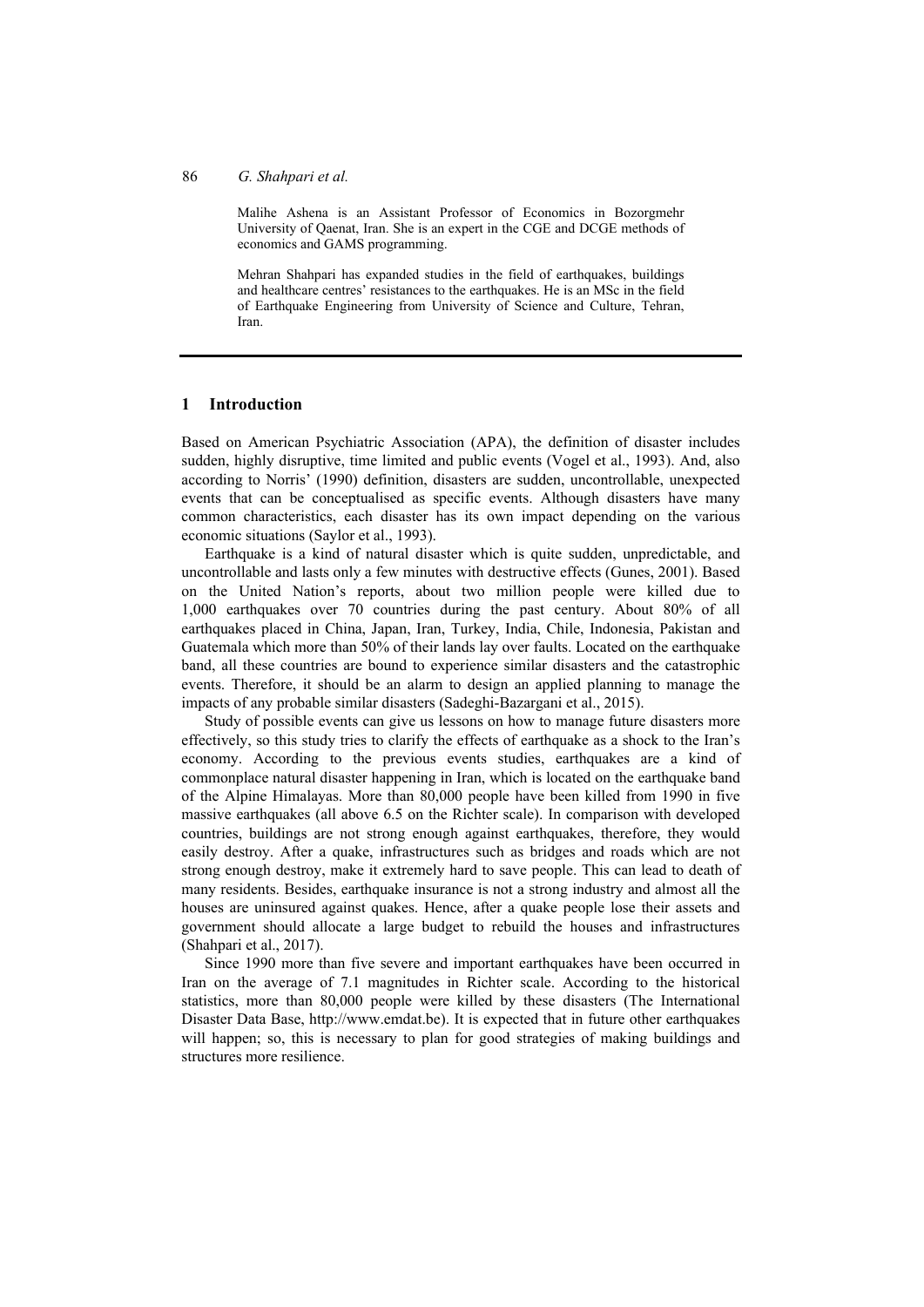This paper proposes modelling the reduction in capital stock aftermath of earthquake and outlining its effects on the gross domestic product (GDP), production of different sectors and household's welfare using CGE approach. CGE models are widely applied for economic analysis. Some previous researches have employed CGE models for earthquakes effects on different countries, but none of them have investigated the quakes' consequences on the health sector. This study is structured as follow. In the next section the review of literature is provided. In Section 3, database and methodology are described. Section 4 presents the simulation results. And finally, Section 5 concludes with recommendations for policy.

#### **2 Theory and review literature**

After an earthquake, some post disaster phases are possible:

- 1 The emergency phase: every attempt in this phase is for saving people's lives. It may include searching for live people, first aid, building shelters, emergency and medical assistance, resorting transportation and communication networks temporarily, burying human corps or controlling the disease that may become epidemic afterward (Shahpari et al., 2017).
- 2 The rehabilitation phase: in which the emotional and psychological problems of inhabitants must be solved. By creating new jobs and providing financial resources, affected communities should get back to their normal lives. In this phase, that is named transitional phase, houses, buildings, infrastructures and public utilities will be repaired temporarily.
- 3 The reconstruction phase: in the final phase, physical environment should rebuild. Therefore, based on the new social priorities arise from the disaster; resources should be allocated properly (ECLAC, 1991; Sadeghi-Bazargani et al., 2015).

Earthquakes can cause health problems in different aspects. Many people are killed after the quake, and it is obvious that the number of dead depends on the earthquake magnitude and the resilience of the building. By comparing the average of people killed by the earthquake against their life expectancy, the loss of human capital can be quantifiable. It can also cause an unexpected number of injuries or illnesses in the affected society.

Earthquake may demolish the building of many healthcare centres, which have the critical role of helping injured people. After earthquake happens, demand for the medical health will increased dramatically. Therefore, it is necessary for the supply side of the health sector to answer this need. It is very important for the healthcare centres in at risk countries to be ready to face with severe quakes by adopting retrofitting policies. And also, for developing countries it is useful to know how to face with critical circumstances (ECLAC, 2003; Emamgholipour et al., 2014).

Earthquake can cause immigration of the victims to the areas where the healthcare centres may not answer the needs of these new people. Therefore, the result will be increasing in the rate of mortality and morbidity. And also, dislocation of a large number of populations can increase the risk of prevalence of transmissible illnesses for both host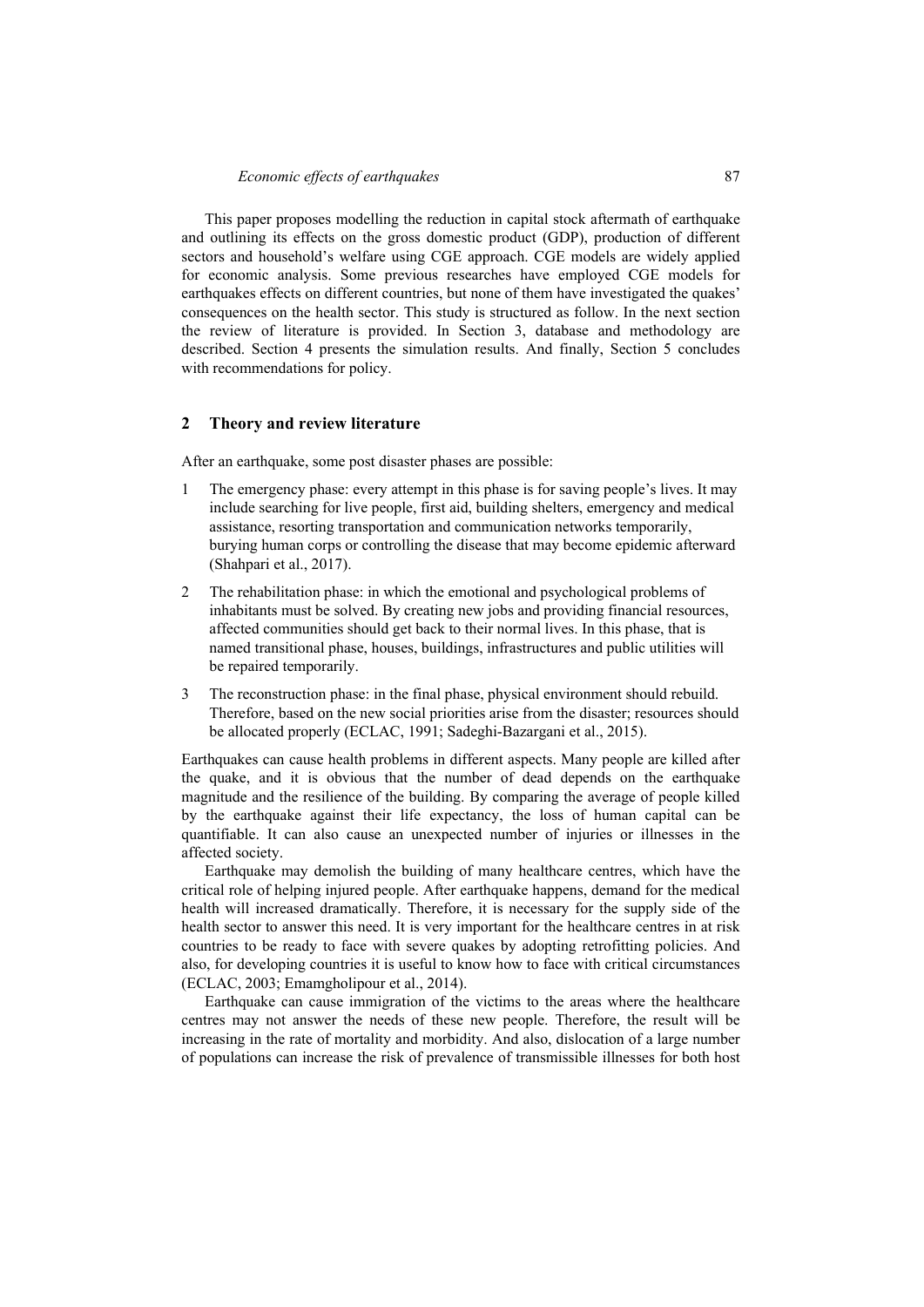community and immigrants. In Figure 1, which provides a conceptual framework for this paper, the effects of earthquake on the health sector has been illustrated briefly.



Figure 1 How earthquake affect health sector (see online version for colours)

Followings are explained papers that have investigated impacts of earthquake on the economy. Soberon et al. (1986) studied an earthquake which hit Mexico City in 1985. The quake had a lot of impacts on people's lives and also on important medical facilities. After the earthquake, many facilities within the healthcare system were demolished that must be reconstructed. The results showed that in the case of the quake, the majority of a community is undergone difficulties, therefore, an equipped health system will be necessary.

Anbarci et al. (2005) developed a theoretical model to study why some segments of society are incapable of arriving at what all parties perceive to be an agreeable distribution. Their finding showed that there is strong evidence of the theoretical model's predictions. The wealthy segment has self-insured against the disaster while poor segment should rely on them.

Using an ARDL approach, Sadeghi et al. (2008) studied the effects of natural disasters as a negative shock to the non-oil GDP. Their findings illustrated that during 1959–2004 there is a long run relationship between non-oil GDP and gross fixed capital. And also, they found that natural disasters loss has negative impact on GDP, while gross fixed investment has positive impact. After a natural hazard, GDP started to decrease due to the loss in the physical capital. But it will increase in the reconstruction phase; therefore, they found a U-shaped relationship between loss of the natural disasters and general level of the economic activities.

Achour et al. (2011) studied the earthquake induced damage in hospitals. Studying of the damage to 34 healthcare centres caused by earthquakes between 1994 and 2004 showed that there were differences among structural and architectural damage due to the situation. The utility supply and equipment damage were similar in the cases, because most facilities were equipped with similar technology.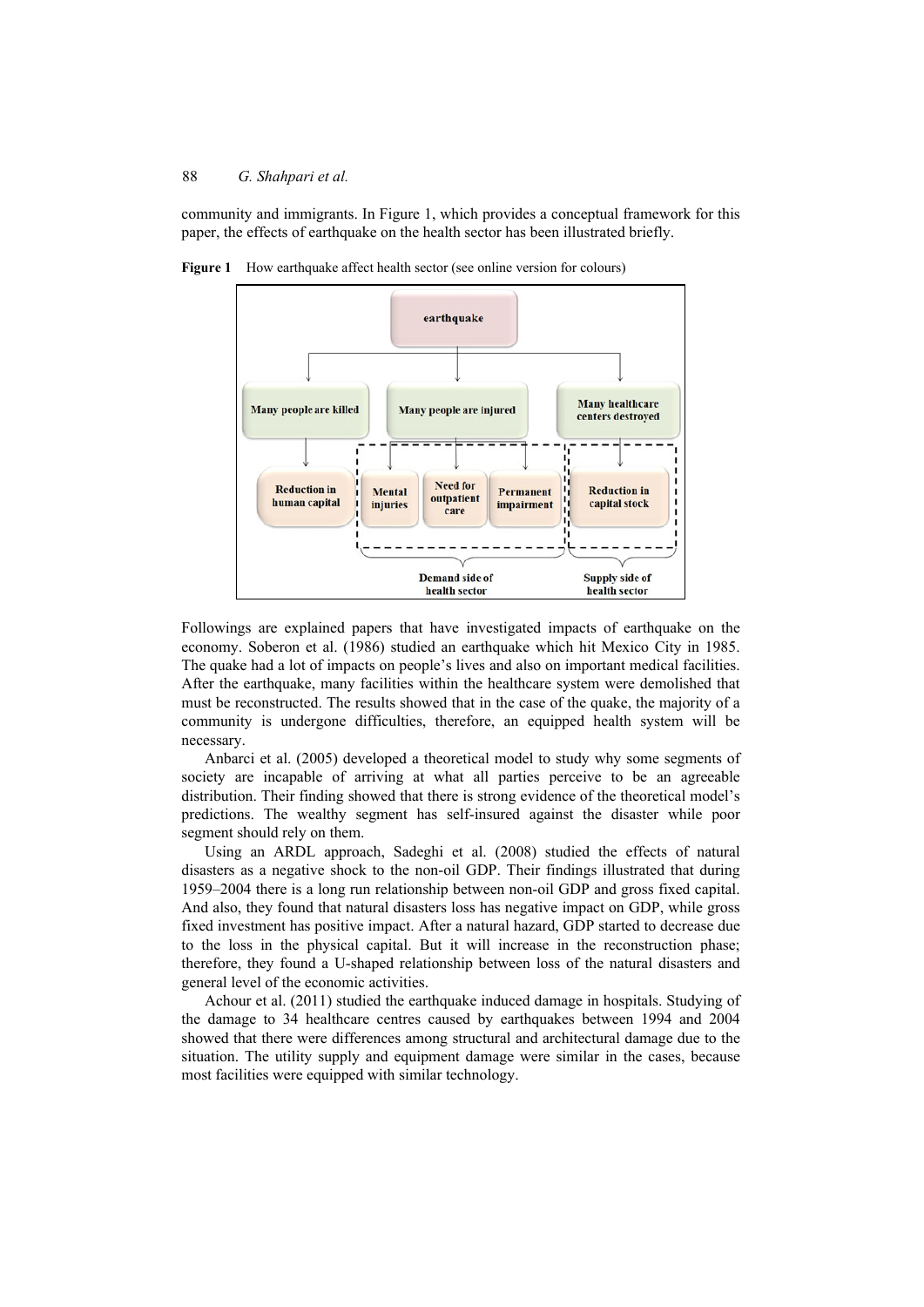Using a CGE approach, Shibusawa (2011) studied economic effects of earthquake in Japan. After earthquake, capital stock decline immediately. While in reconstruction phase, investment increases to face the losses.

Wu et al. (2012) tried to estimate indirect economic losses caused by Wenchuan earthquake occurred in 2008 China, throughout the adoptive regional input-output (ARIO) model. Using this model, they figured out changes in production capacity, economic fluctuations and adoptive behaviours of economic actors which were related to the quake. Their findings also illustrated that indirect economic losses in the housing and production sectors were about 40% of the direct losses, and the period of reconstruction was estimated eight years.

Datar et al. (2013) surveyed the indirect impacts of small and moderate natural disasters on child health in rural India. By using data from three waves of Indian National Family and Health survey with an international database of disasters (EMDAT, 2018), their results showed facing with a natural disaster in the past can increase 9%–18% of the likelihood of illnesses in children under the age of 5. Socioeconomic characteristics have also significant impacts on decreasing the side effects of natural disasters.

Huang et al. (2014) also used a CGE model to quantify economic impacts of quakes in Taiwan. As consumption level declines, they found that household welfare will be in lower levels after earthquake. Riestra (2015) focused on household welfare and found negative effects of earthquake on household welfare in Chile.

Some of other recent researches have focused on economic impacts of earthquake in recent years (e.g., Hallegatte, 2010; Huang et al., 2014; Xie et al., 2014; Carrera, 2015; Haddad et al., 2015; Riestra, 2015; Gignoux, 2016).

### **3 Data and methodology**

According to the Walrasian general equilibrium structure, CGE models solve for the equilibrium conditions. By optimising the behaviour of consumers, producers and investors, demand and supply of commodities are determined assuming there are competitive markets. The CGE model of this study, established on the basis of standard CGE model by Lofgren et al. (2002), which is applicable for modelling developing countries (Ashena et al., 2016), creating the mechanism of interaction among economy, health and earthquake.

The model includes a representative agent, which is endowed by labour and capital as primary factors and maximises profits of the activity. Producer behaviour is specified through a nested constant elasticity of substitution (CES) production function for domestic supply, and through a zero-profit condition. Production of commodities is captured by a cost function for primary factors and a Leontief function of intermediate materials.

All goods used in the domestic market in intermediate and final demand (Armington, 1969) correspond to a CES composite. The Armington assumptions applied in combining domestic production and imports, using a CES function. The resulting homogeneous 'Armington commodities' are either sold domestically or exported. A constant elasticity transformation function determines the scope for choice between domestic supply and export,  $\sigma_t$ . All international trade links with other countries is aggregated into one additional sector, namely 'rest of the world' (RoW).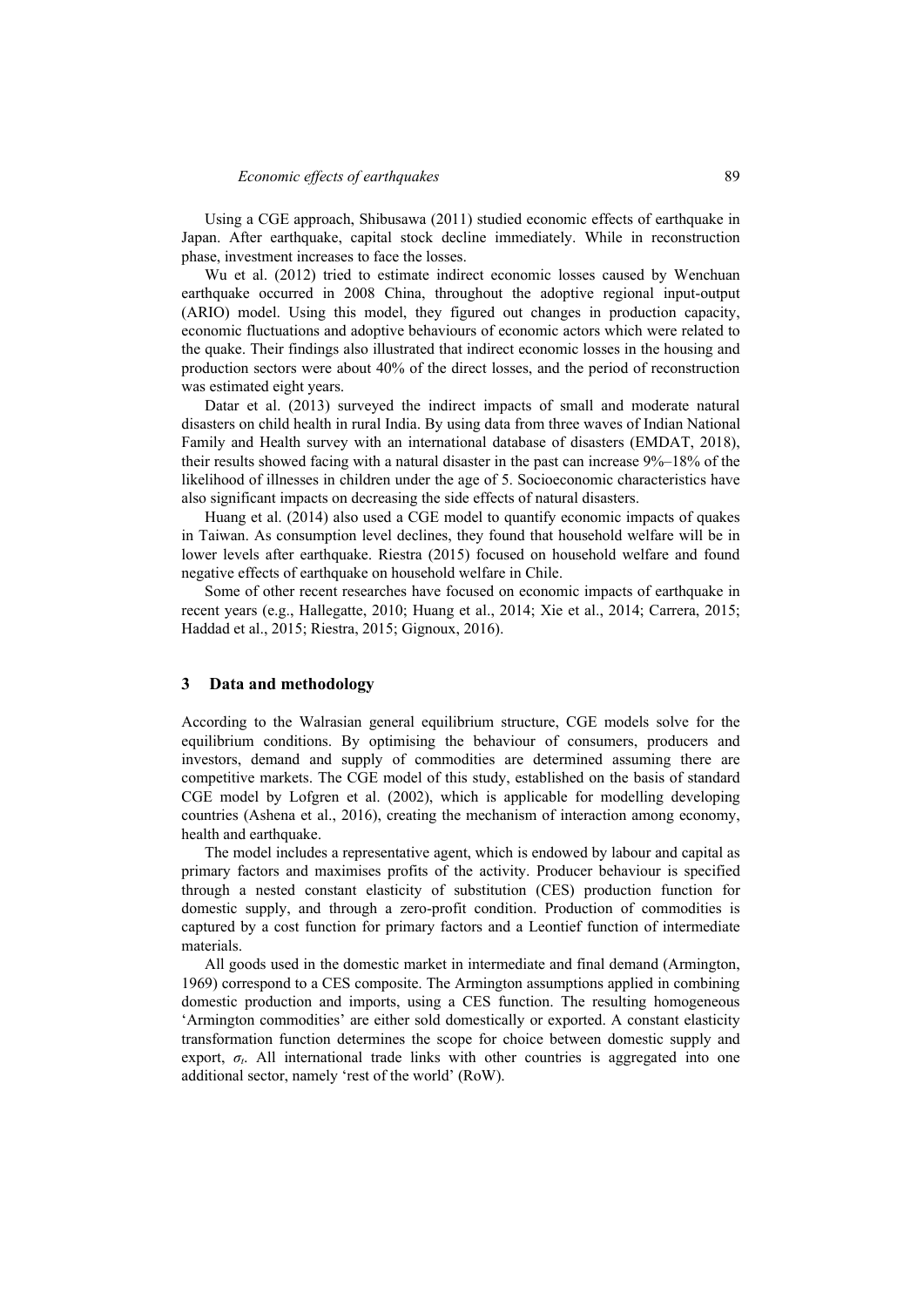In the model, institutions are represented by households (urban and rural), enterprises, the government, and the RoW.

Activities are divided into agriculture, industry, services and health sectors. Based on the study purpose, the health sector is separated as a sub-sector of services. Based on social accounting matrix (SAM) 2011, 2.4% of total production in Iran is formed by health sector. The groups of commodities are also contained agriculture, industry, services and health. Factors of productions are labour and capital (Table 1).

| The sets of used |                              |  |
|------------------|------------------------------|--|
| Activities (a)   | Commodities (c)              |  |
| Agriculture      | Agriculture                  |  |
| Industry         | Industry                     |  |
| <b>Services</b>  | <b>Services</b>              |  |
| Health           | Health                       |  |
| Households       | <b>Factors of production</b> |  |
| Urban            | Labour                       |  |
| Rural            | Capital                      |  |

**Table 1** The sets of used in the model

Activities revenue is yielded by sailing produced commodities and use this revenue for paying production factors and intermediate commodities. Prices in this model are flexible to the extent that the demand and supply will be equal in the competitive markets. The households receive their income from factors of production and also transfer from other institutions. Household consumption is allocated across different commodities based on linear expenditure system (LES). Demand functions derived from maximisation of a Stone-Geary utility function.

The government income is based on taxes and transfers from other institutions. Enterprises incomes are allocated to direct taxes, saving and transfers to other institutions and they do not consume. Factor incomes may be paid to one or more enterprises, instead of households. All transfers between the domestic institutions, factors and the RoW are fixed in foreign currency.

Database for the CGE model is a SAM, which is a comprehensive data framework. A SAM is a square matrix that their arrays show the payment from the account of its columns to the account of its row. For a standard CGE model, it is needed to apply a standard Sam. In our study, we have integrated the standard SAM of 2011, as the latest comprehensive input-output data frame.

In the CGE model, it is assumed quantities of supply and prices of activities for labour and capital, as the factors of production, are fixed. Foreign saving and marginal propensity of saving (MPS) for both urban and rural households are fixed, which are for Iran's economy appropriate assumptions (Islamic Parliament Research Center, 2014).

### **4 Simulations and discussion**

A CGE model is applied to quantify the consequences of earthquake on the economy and health sector. This part presents the results of the analysis. Reduction in the capital stock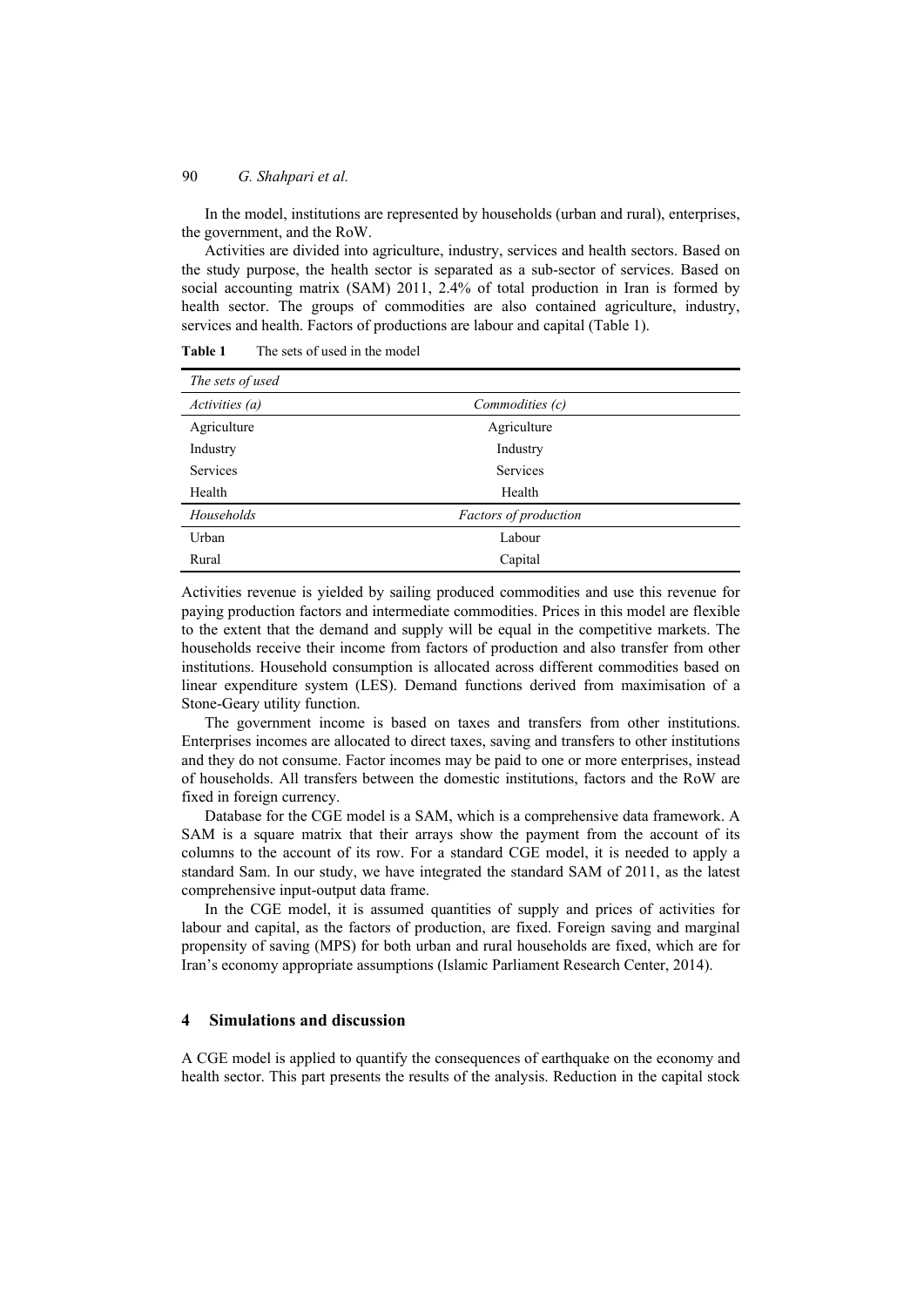is assumed as the major consequences of an earthquake. For the past 60 years, earthquakes have imposed over 32 billion dollars loss to the economy of Iran. Considering the amount of loss as decline in the capital stock (which is a tricky assumption while some losses included losses to the human and livestock cannot be classified as capital stock), it can be concluded that 9% of average capital stock during past 30 years has been decline after earthquakes. Therefore, SC1, SC2 and SC3 refer to 7.5%, 10% and 12.5% decrease of the capital stock, respectively. The capital stock is considered as an exogenous variable, and then simulated three scenarios. Simulation results are reported as percentage change in economic variables from their base levels.

According to the results illustrated in Table 2, after quake, GDP will decline and the reduction rate is related to the magnitude of earthquake. Using ARDL approach Sadeghi et al. (2008) and Bazzazan and Mohammadi (2015) also found similar negative impacts on GDP after earthquake for economy of Iran.

| Macroeconomic results of simulations |            |                 |         |
|--------------------------------------|------------|-----------------|---------|
| <b>Variables</b>                     | <i>SC1</i> | SC <sub>2</sub> | SC3     |
| <b>GDP</b>                           | $-3.76$    | $-5.04$         | $-6.35$ |
| Domestic output                      |            |                 |         |
| Agriculture                          | $-1.33$    | $-1.78$         | $-2.23$ |
| Industry                             | $-5.78$    | $-7.75$         | $-9.73$ |
| Services                             | $-3.7$     | $-4.96$         | $-6.23$ |
| Health                               | $-2.58$    | $-3.47$         | $-4.36$ |
| Quantity of export                   |            |                 |         |
| Agriculture                          | $-0.77$    | $-1.01$         | $-1.24$ |
| Industry                             | $-5.81$    | $-7.78$         | $-9.77$ |
| Services                             | $-3.58$    | $-4.8$          | $-6.04$ |
| Health                               | $-2.57$    | $-3.44$         | $-4.34$ |

**Table 2** Macroeconomic results of simulations (% change)

Domestic output will decline after the earthquake and the percentage of reduction in industry is more than other sectors, which is due to capital intensive nature of industry sector. For health sector, it can be concluded that the negative effects on the supply side is more in comparison with the positive effects for demand supply. A study in Bangladesh, which is also a developing country, shows that medical care and emergency response do not efficiently respond to a disaster (Sohel and Hiroshi, 2018).

Saikia (2014) in investigating the status and problem of health service delivery in developing countries stated two main shortcomings in government spending for health services. First, institutional capacity in service delivery is a vital ingredient in providing effective services. Second, the net effect of government health services depends on the severity of market failures. From various theoretical and empirical experience, it is found that the more severe the market failures are, the greater the potential for government services to have an impact to grow positively.

In other words, although after quake there are many injured people that will increase demand for the health sector products, supply side effect is dramatically high. Supply side effects include destroy of healthcare buildings, storehouses of drugs and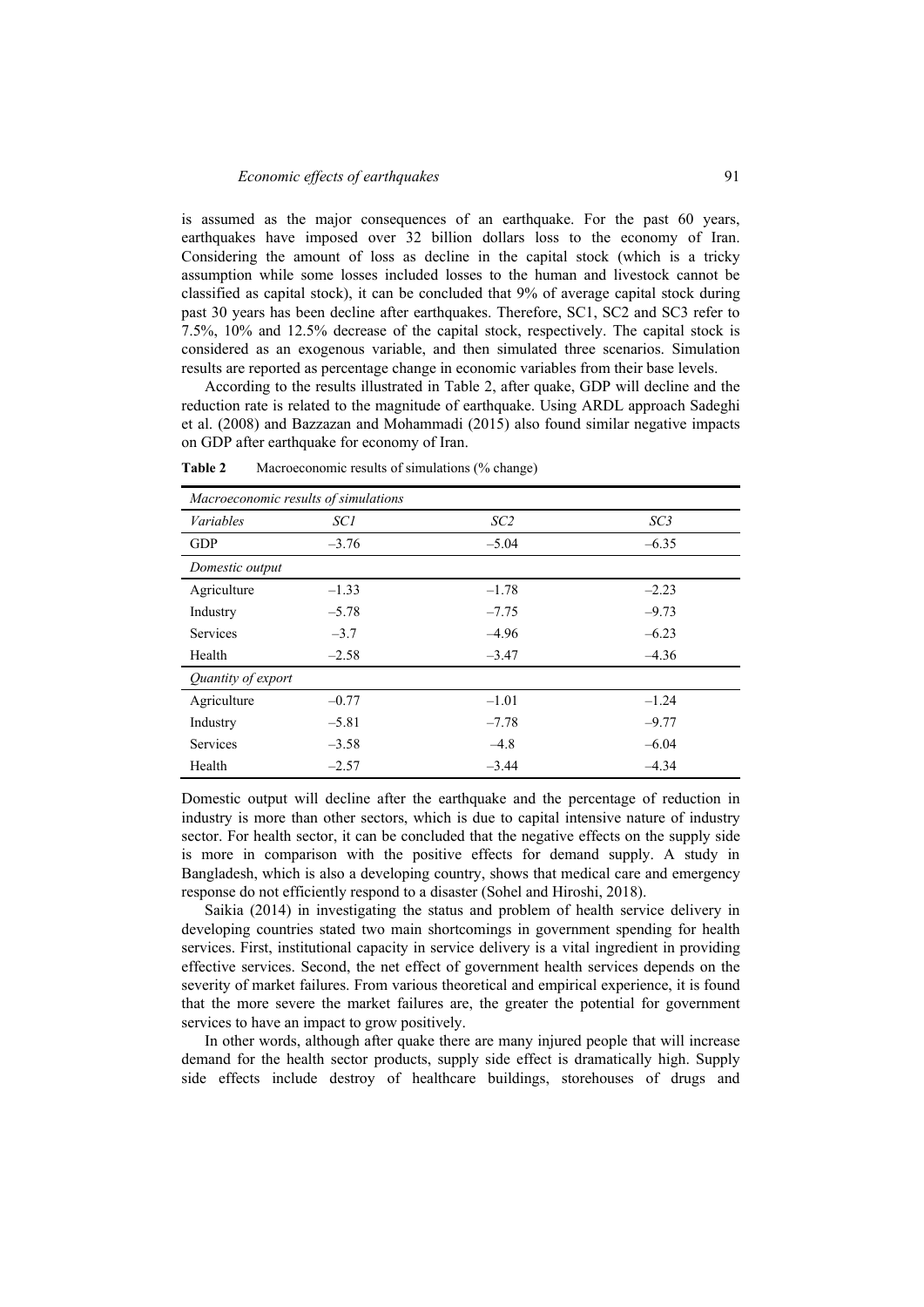infrastructure of health sector. Therefore, the output of health sector will be negative after quake. It can be concluded that healthcare structures are not resilience enough.

The reduction of export is the same as output. As it was expected, since the amount of domestic output is lowered in all sectors, the amount of export will be lowered, too. To study the effects of earthquake on the welfare, income, consumption and saving of household, the result is quantified in Tables 3 to 6.

| Simulations on household income from production factors |         |         |         |  |
|---------------------------------------------------------|---------|---------|---------|--|
| Household income                                        | SC 1    | SC 2    | SC 3    |  |
| Labour                                                  | $-3.81$ | $-5.11$ | $-6.42$ |  |
| Capital                                                 | $-3.83$ | $-5.15$ | $-6.48$ |  |

Table 3 Results of simulations on household income from production factors (% change)

#### Table 4 Results of simulations on household saving (% change)

| Simulations on household saving |         |      |         |
|---------------------------------|---------|------|---------|
|                                 | SC i    |      |         |
| Household saving                | $-3.47$ | 4.65 | $-5.86$ |

**Table 5** Results of simulations on household consumption (% change)

| Simulations on household consumption |       |         |                 |                 |
|--------------------------------------|-------|---------|-----------------|-----------------|
| Household consumption                |       | SC1     | SC <sub>2</sub> | SC <sub>3</sub> |
| Agriculture                          | Urban | $-2.37$ | $-3.17$         | $-3.98$         |
|                                      | Rural | $-2.18$ | $-2.91$         | $-3.65$         |
| Industry                             | Urban | $-5.08$ | $-6.8$          | $-8.53$         |
|                                      | Rural | $-4.89$ | $-6.54$         | $-8.21$         |
| <b>Services</b>                      | Urban | $-3.32$ | $-4.46$         | $-5.61$         |
|                                      | Rural | $-3.13$ | $-4.2$          | $-5.29$         |
| Health                               | Urban | $-3.04$ | $-4.08$         | $-5.14$         |
|                                      | Rural | $-2.85$ | $-3.82$         | $-4.81$         |

**Table 6** Household income, results of simulations (% change)

| Simulation on household income |         |       |         |
|--------------------------------|---------|-------|---------|
| Household income               | SC 1    | SC 2  | SC3     |
| Urban                          | $-3.5$  | -4.7  | $-5.9$  |
| Rural                          | $-3.31$ | -4.44 | $-5.59$ |

According to the results, after the earthquake households' income from production factors, saving, consumption and household income in both rural and urban areas will be lowered. For more intense earthquake, the reduction of these variables for both urban and rural households gets higher. But the point is that urban households are more likely to suffer in all scenarios. It may be concluded that after a disaster, since the income of urban households is more dependent on the capital, they are more vulnerable.

Income, saving and consumption can reflect the impacts of earthquake on household's welfare. As it was expected, the welfare of household become in lower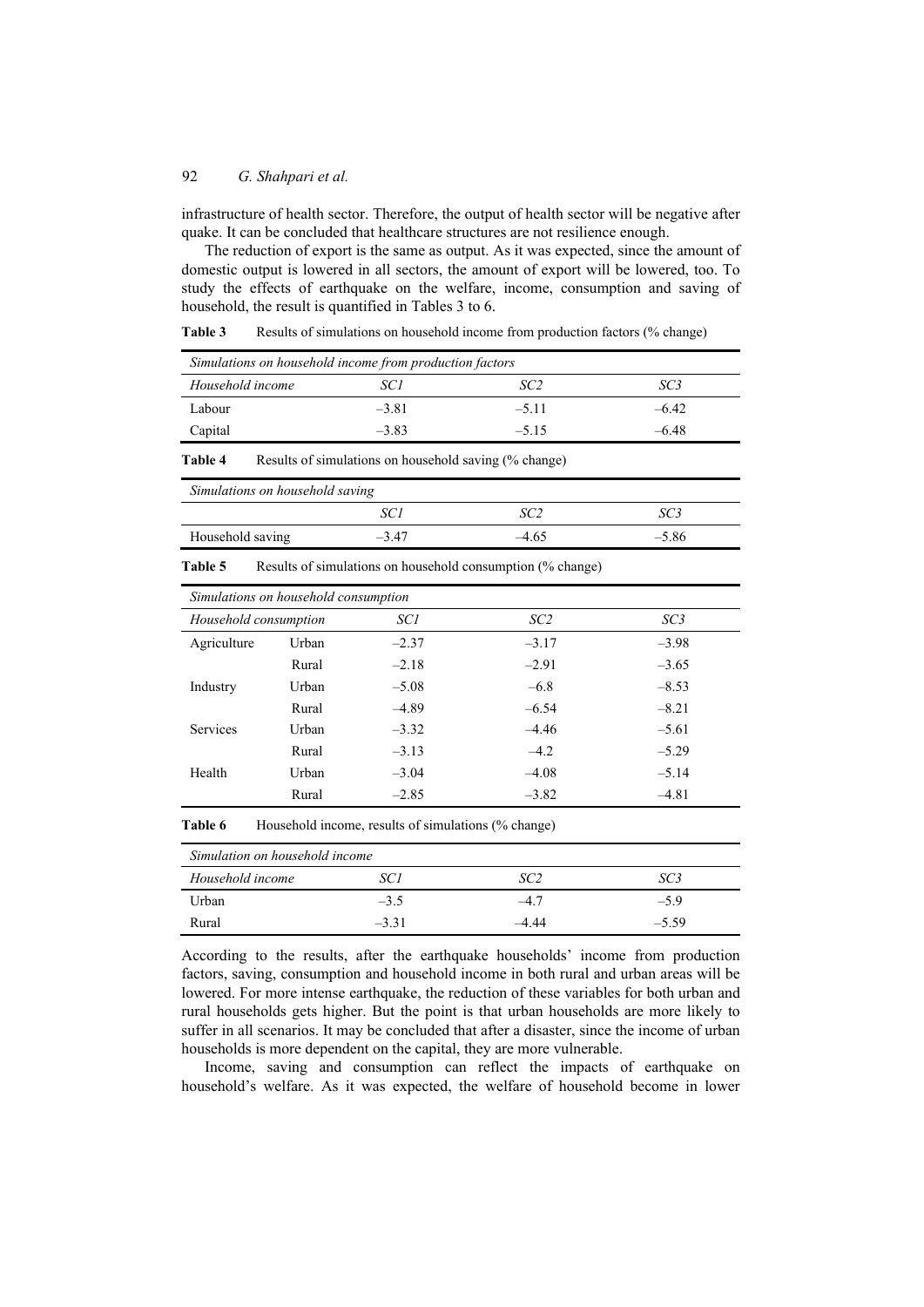levels after quake. To avoid or make the natural disaster's loss least, countries which are at risk (especially those who are located on the earthquake band such as Iran) should arrange serious actions to face with the critical situations before it happens.

| Sensitivity analysis  |       |                  |                  |                  |                  |                |                  |
|-----------------------|-------|------------------|------------------|------------------|------------------|----------------|------------------|
|                       |       | $\sigma_c = 2.4$ | $\sigma_c = 2.5$ | $\sigma_c = 2.6$ | $\sigma_t = 1.9$ | $\sigma_t = 2$ | $\sigma_t = 2.1$ |
| <b>GDP</b>            |       | $-5.05$          | $-5.04$          | $-5.048$         | $-5.05$          | $-5.04$        | $-5.049$         |
| Domestic output       |       |                  |                  |                  |                  |                |                  |
| Agriculture           |       | $-1.865$         | $-1.78$          | $-1.688$         | $-1.791$         | $-1.78$        | $-1.761$         |
| Industry              |       | $-7.731$         | $-7.75$          | $-7.763$         | $-7.737$         | $-7.75$        | $-7.756$         |
| Services              |       | $-4.968$         | $-4.96$          | $-4.949$         | $-4.958$         | $-4.96$        | $-4.958$         |
| Health                |       | $-3.473$         | $-3.47$          | $-3.462$         | $-3.469$         | $-3.47$        | $-3.466$         |
| Quantity of export    |       |                  |                  |                  |                  |                |                  |
| Agriculture           |       | $-1.094$         | $-1.01$          | $-0.923$         | $-1.061$         | $-1.01$        | $-0.955$         |
| Industry              |       | $-7.753$         | $-7.78$          | $-7.804$         | $-7.761$         | $-7.78$        | $-7.796$         |
| <b>Services</b>       |       | $-4.809$         | $-4.8$           | $-4.793$         | $-4.808$         | $-4.8$         | $-4.794$         |
| Health                |       | $-3.45$          | $-3.44$          | $-3.439$         | $-3.447$         | $-3.44$        | $-3.442$         |
| Household income      |       |                  |                  |                  |                  |                |                  |
| Labour                |       | $-5.125$         | $-5.11$          | $-5.095$         | $-5.125$         | $-5.11$        | $-5.095$         |
| Capital               |       | $-5.133$         | $-5.15$          | $-5.158$         | $-5.133$         | $-5.15$        | $-5.158$         |
| Household saving      |       | $-4.708$         | $-4.65$          | $-4.69$          | $-4.708$         | $-4.65$        | $-4.69$          |
| Household consumption |       |                  |                  |                  |                  |                |                  |
| Agriculture           | Urban | $-3.18$          | $-3.17$          | $-3.165$         | $-3.177$         | $-3.17$        | $-3.167$         |
|                       | Rural | $-2.919$         | $-2.91$          | $-2.903$         | $-2.917$         | $-2.91$        | $-2.906$         |
| Industry              | Urban | $-6.808$         | $-6.8$           | $-6.785$         | $-6.804$         | $-6.8$         | $-6.789$         |
|                       | Rural | $-6.558$         | $-6.54$          | $-6.533$         | $-6.553$         | $-6.54$        | $-6.537$         |
| Services              | Urban | $-4.468$         | $-4.46$          | $-4.452$         | $-4.465$         | $-4.46$        | $-4.454$         |
|                       | Rural | $-4.211$         | $-4.2$           | $-4.194$         | $-4.208$         | $-4.2$         | $-4.197$         |
| Health                | Urban | $-4.089$         | $-4.08$          | $-4.075$         | $-4.087$         | $-4.08$        | $-4.077$         |
|                       | Rural | $-3.831$         | $-3.82$          | $-3.816$         | $-3.828$         | $-3.82$        | $-3.818$         |
| Household income      |       |                  |                  |                  |                  |                |                  |
| Urban                 |       | $-4.708$         | $-4.7$           | $-4.69$          | $-4.705$         | $-4.7$         | $-4.693$         |
| Rural                 |       | $-4.52$          | $-4.44$          | $-4.433$         | $-4.448$         | $-4.44$        | $-4.436$         |

**Table 7** Impact of changing,  $\sigma_c$ ,  $\sigma_t$  (percentage changes from base amount)

The theoretical analysis of this studying identifies a number of key parameters which are likely to govern the extent of rebound including elasticity of substitution between domestic supply and export, *σc*, and elasticity of transformation between domestic supply and export,  $\sigma_t$ . An effective sensitivity analysis on these elasticities should be conducted given that the elasticities can change directly with the duration of time interval of the analysis. In other words, elasticities of substitution can have a strong impact on the results (Hanely et al., 2009). Therefore, in Table 7 the value of  $\sigma_c$  and  $\sigma_t$  are varied and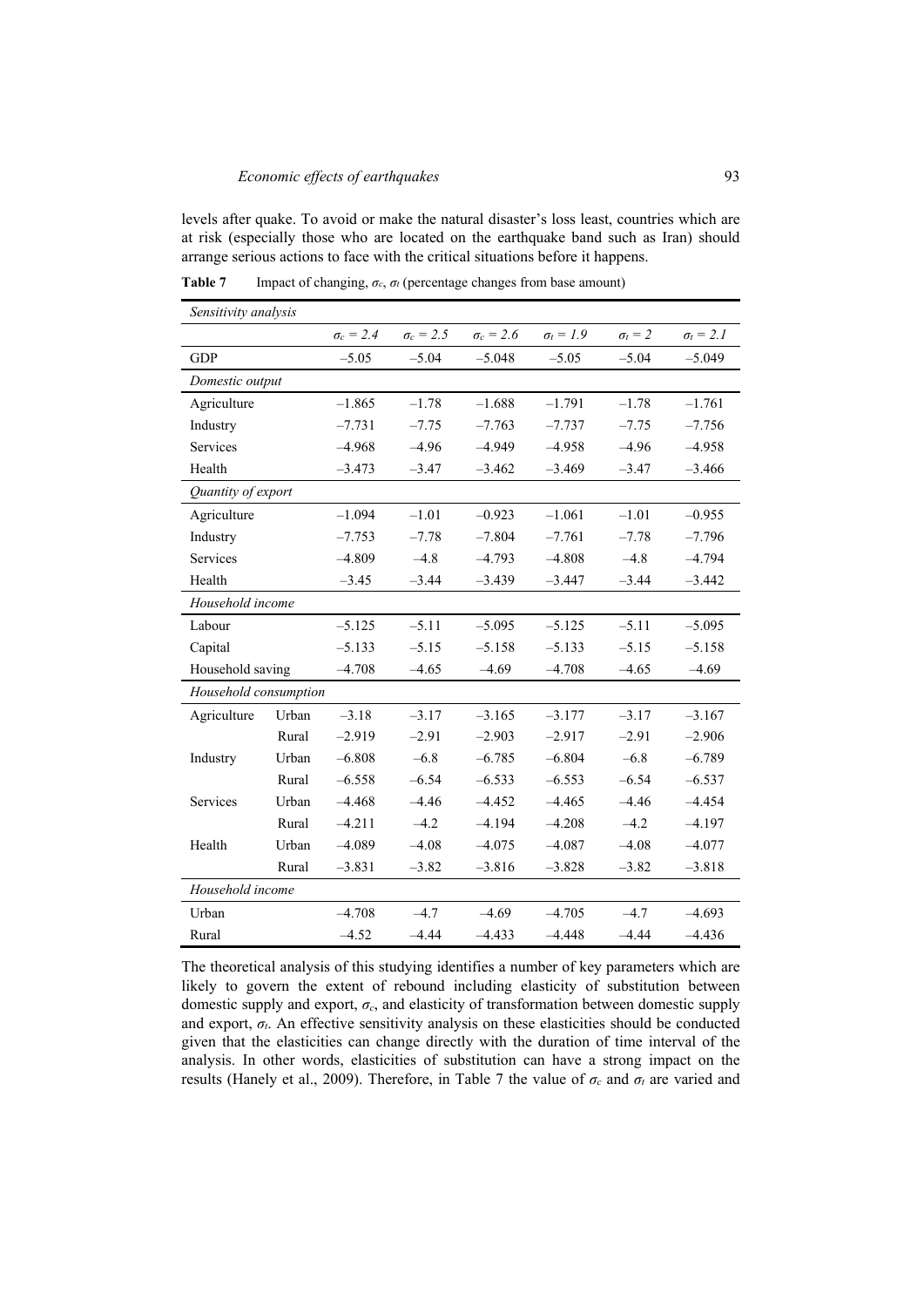for conciseness, the focus is on the second scenario only. In central case these parameters take the values of 2.5 and 2, respectively. For sensitivity, each of these parameters are varies (independently) to 2.4, 2.6 and 1.9, 2.1, respectively.

From the above sensitivity analysis, it can be concluded that there is not any significant change among the results. Therefore, results are consistent and robust to generate the conclusion.

## **5 Conclusions**

In this study, the quantitate impacts of earthquake on the economy and health sector of Iran has been surveyed. A static CGE model of Iran was developed to simulate this shock to the GDP, domestic output, and quantity of export in different sectors. And also, household's income, saving and consumption, are investigated as household welfare indicators.

Results of simulations show that after disasters, GDP decrease and the rate of reduction depends on the severity of the earthquake. A closer look to the sectors makes it clear that health sector products decline. Since after quake many people will demand health products, the reduction of health products is referring to the destruction in supply side of health sector. Therefore, it can be concluded that healthcare centres in Iran are not resilience enough and in the case of earthquake they are at risk. Although design rules for healthcare centres are different from other buildings, it seems that rules are not obeyed carefully or it is time to review rules and make them update.

To avoid or make least the natural disaster's loss, countries which are at risk (especially those who are located on the earthquake band such as Iran) should arrange serious actions to face with the critical situations before it happens. In the disaster management planning procedure, one of the most important thing that should be considered as a top priority is strengthening structures of public places. For instance, crisis management organisations should establish to legislate rules for retrofit structures and especially healthcare centres which are vital places in the case of any types of disasters. The other approach which also can be considered as a long-term solution is earthquake insurance. Insurance companies price the insurance premium based on building age, its structure and location. Then if the earthquake insurance will be obligatory, all buildings will be built based on standard methods and all buildings will be resilient to the earthquake, gradually (Shahpari et al., 2017).

## **Acknowledgements**

The authors would like to thank Prof. Agheli for his helpful recommendations.

### **References**

Achour, N. et al. (2011) 'Earthquake induced structural and non-structural damage in hospitals', *Earthquake Spectra*, Vol. 27, No. 3, pp.617–634.

Anbarci, N. et al. (2005) 'Earthquake fatalities: the interaction of nature and political economy', *Journal of Public Economics*, Vol. 89, No. 9, pp.1907–1933.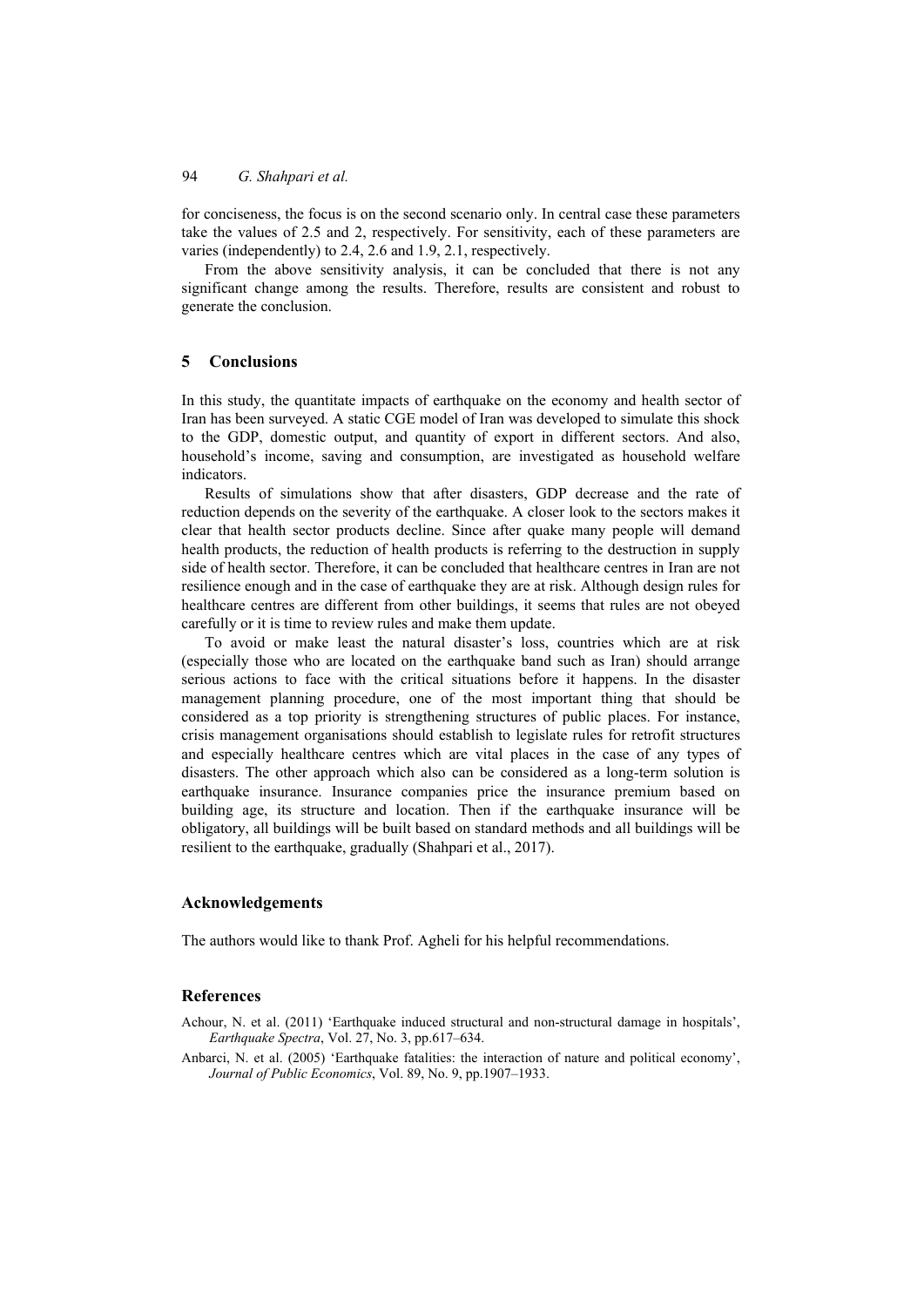- Armington, P.S. (1969) 'A theory of demand for products distinguished by place of production', *IMF Staff Papers*, Vol. 16, No. 1, pp.159–178.
- Ashena, M. et al. (2016) 'Fuel switching impacts of the industry sector under the clean development mechanism: a general equilibrium analysis of Iran', *International Journal of Energy Economics and Policy*, Vol. 6, No. 3, pp.542–550.
- Bazzazan, F. and Mohammadi, P. (2015) 'Modeling regional economic loss stem from natural catastrophe: case study of Tehran's earthquake', *Iranian Economic Researches Journal*, in Persian, Vol. 21, No. 68, pp.99–127.
- Carrera, L. (2015) 'Assessing direct and indirect economic impacts of a flood event through the integration of spatial and computable general equilibrium modelling', *Environmental Modelling and Software*, Vol. 63, No. 1, pp.109–122.
- Datar, A. et al. (2013) 'The impact of natural disasters on child health and investment in rural India', *Social Science and Medicine*, Vol. 76, No. 1, pp.83–91.
- ECLAC (1991) *Manual for Estimating the Socio-Economic Effects of Natural Disasters*.
- ECLAC (2003) *Manual for Estimating the Socio-Economic and Environmental EFfects of Disasters: Economic Comission for Latin America and Caribbean*.
- Emamgholipour, S. et al. (2014) *Economics of Natural Disasters*, in Persian, Noure Elm Publisher, Noure Elm Publisher, Iran.
- Gignoux, J. (2016) 'Benefit in the wake of disaster: long-run effects of earthquakes on welfare in rural Indonesia', *Journal of Development Economics*, Vol. 118, No. C, pp.26–44.
- Gunes, H. (2001) *Gender Differences in Distress Levels, Coping Strategies and Stress Related Growth and Factors Associated with Psychological Distress and Perceived Growth Following the 1999 Marmara Earthquake*, Master thesis.
- Haddad, E. et al. (2015) 'Economic impacts of natural disasters in megacities: the case of floods in Sao Paulo, Brazil', *Habit International*, Vol. 45, No. 4, pp.106–113.
- Hallegatte, S. (2010) *The Economics of Natural Disasters: Concepts and Methods*, No. 5507, Policy Research Working Paper, The World Bank.
- Hanely, N. et al. (2009) 'Do increases in energy efficiency improve environmental quality and sustainability?', *Ecological Economics*, Vol. 68, No. 3, pp.692–709.
- Huang, M.C. et al. (2014) *A General Equilibrium Assessment on a Compound Disaster in Northern Taiwan*, pp.14–06, GRIPS Discussion Paper.
- Islamic Parliament Research Center (2014) *The Statistical Foundations of Social Accounting Matrix of 2011*, Report No. 14272.
- Lofgren, H. et al. (2002) *A Standard Computable Equilibrium (CGE) Model in GAMS*, No. 75, International Food Policy Research Institute TMD Discussion Paper.
- Norris, F.H. (1990) 'Screening for the traumatic stress: a scale for use in the general population', *Journal of Applied Social Psychology*, Vol. 6, No. 1, pp.115–121.
- Riestra, M. (2015) *The Impact of Natural Disasters on Welfare: Evidence from Chilian Earthquake*, University of San Andres: Buenous Aires, Victoria.
- Sadeghi, H. et al. (2008) 'Studying effects of natural disasters on non-oil GDP in Iran', *Journal of Economic Researches*, in Persian, Vol. 83, No. 83, pp.115–136.
- Sadeghi-Bazargani, H. et al. (2015) 'Crisis management aspects of bam catastrophic earthquake: review article', *Health Promotion Perspectives*, Vol. 5, No. 1, pp.3–13.
- Saikia, B. (2014) 'Health service delivery in developing countries a different perception', *International Journal of Economic Policy in Emerging Economies*, Vol. 7, No. 2, pp.175–186.
- Saylor, C.F. et al. (1993) 'Children and disasters: clinical and research issues', in Saylor, C.F. (Ed.): *Children and Disasters*, Plenum Press, New York.
- Shahpari, G. et al. (2017) 'Insurance as an effective solution of natural disaster management', *Environmental Hazard Management*, in Persian, Vol. 3, No. 4, pp.345–364.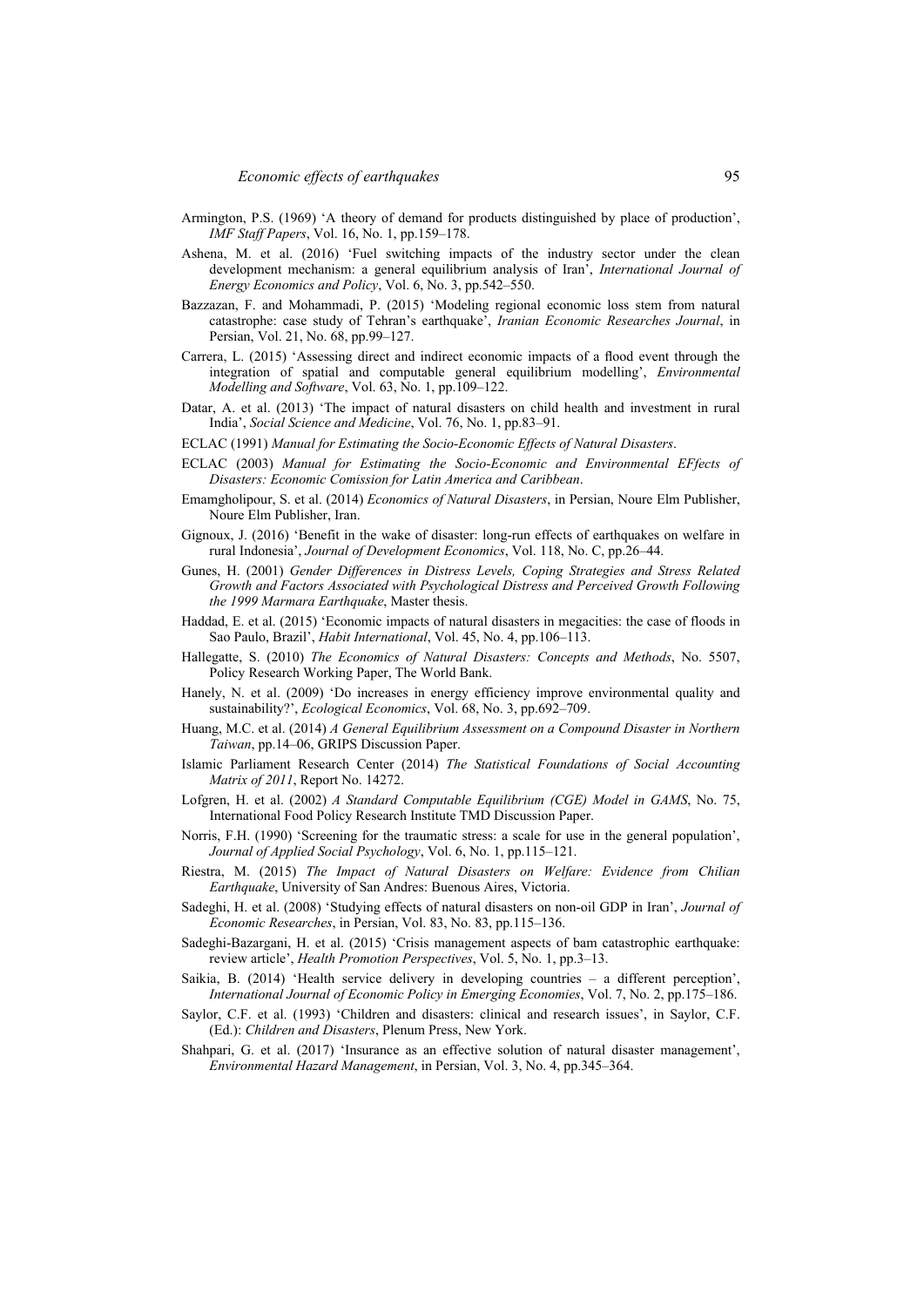- Shibusawa, H. (2011) 'Evaluating the economic impacts of a disaster: a CGE application to the Tokai region of Japan', *Regional Science Inquiry*, Vol. 3, No. 2, pp.13–25.
- Soberon, G. et al. (1986) 'The health reform in Mexico: before and after 1985 earthquakes', *American Journal of Public Health*, June, Vol. 76, No. 6, pp.273–280.
- Sohel, A. and Hiroshi, M.M. (2018) 'Analysis of essential facilities and occupancy class for earthquake preparedness in Dhaka City', *International Journal of Earthquake and Impact Engineering (IJEIE)*, Vol. 2, No. 4, pp.339–359.
- The International Disaster Data Base (EMDAT) (2018) Université Catholique de Louvain Brussels – Belgium [online] http://www.emdat.be.
- Vogel, J. et al. (1993) 'Task force report: children's psychological responses to disasters', *Journal of Clinical Child Psychology*, Vol. 22, No. 4, pp.464–484.
- Wu, J. et al. (2012) 'Regional indirect economic impact evaluation of the 2008 Wenchuan Earthquake', *Environmental Earth Sciences*, Vol. 65, No. 1, pp.161–172.
- Xie, N., Xin, J. and Liu, S. (2014) 'China's regional meteorological disaster loss analysis and evaluation based on grey cluster model', *Nat Hazards*, Vol. 71, No. 2, pp.1067–1089.

### **Websites**

https://www.usgs.gov/

## **Appendix**

Algebraic model summery

#### *Sets*

- $a \in A$  activities
- $c \in C$  commodities
- $c \in \text{CE } (\subset \text{C})$  exported commodities
- $c \in \text{CEN}$  ( $\subset \text{C}$ ) commodities not in CE
- $c \in CM \, (\subset C)$  imported commodities
- $c \in \text{CMN} (\subset \text{C})$  commodities not in CM
- $\bullet$  *f*  $\in$  **F** factors
- $i \in \text{INS}$  institutions (domestic and RoW)
- $i \in \text{IND} (\subset \text{INS})$  domestic institutions
- $i \in \text{INSDNG}$  ( $\subset \text{IND}$ ) domestic non-government institutions
- $h \in H$  ( $\subset$  INSDNG) households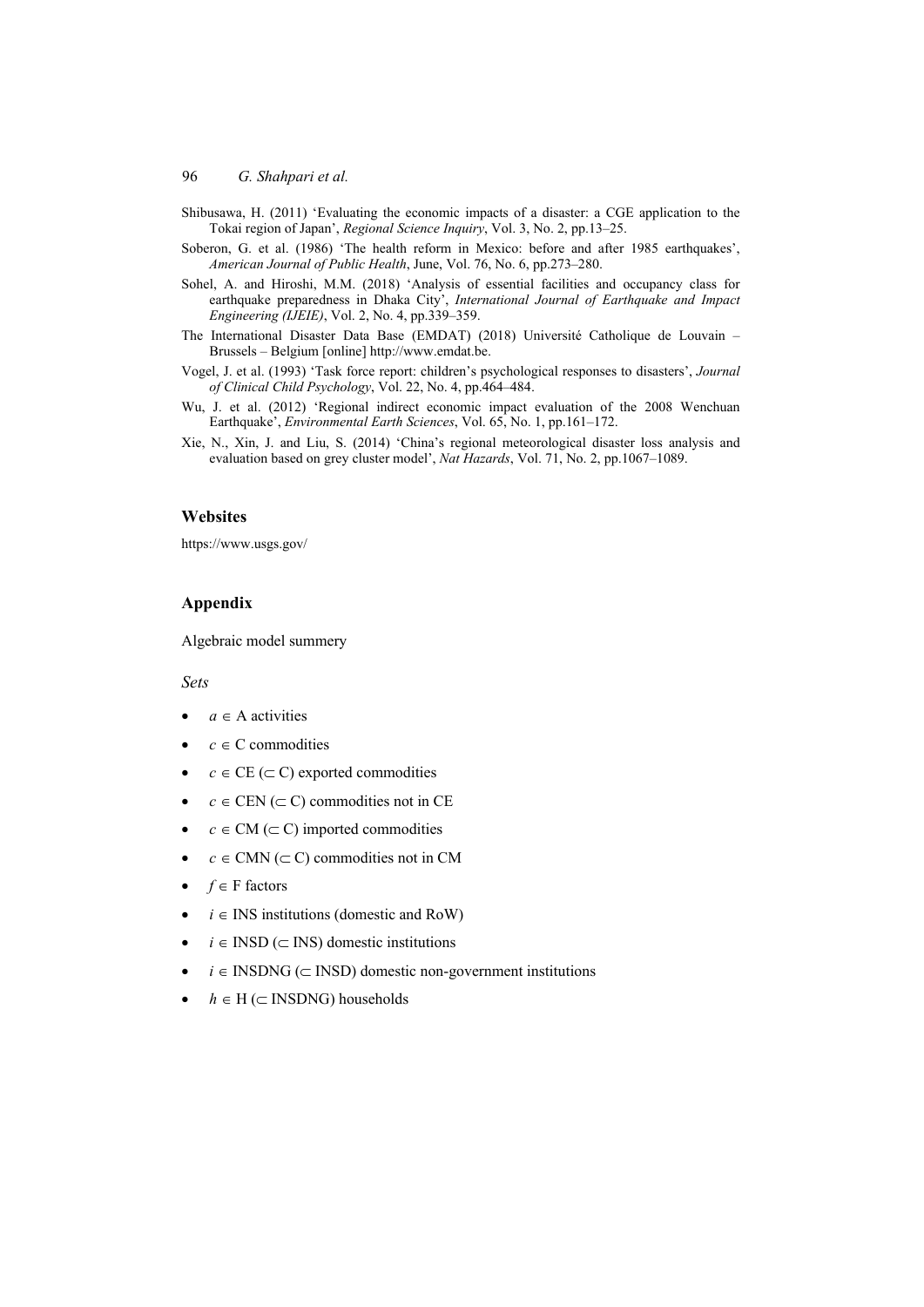## *Parameters*

| ad(a)            | Production function shift parameter                                                                     |
|------------------|---------------------------------------------------------------------------------------------------------|
| alpha $(f, a)$   | Share of value-added for factor fin activity $a$                                                        |
| aq(c)            | Armington function shift parameter                                                                      |
| at $(c)$         | Cet function shift parameter                                                                            |
| beta $(c, h)$    | Marginal share of consumption spending on marketed commodity $c$ for<br>household h                     |
| cpi              | Consumer price index                                                                                    |
| $\text{cuts}(c)$ | Weight of commodity $c$ in the CPI                                                                      |
| deltaq $(c)$     | Armington function share parameter                                                                      |
| delta(c)         | Cet function share parameter                                                                            |
| ica $(c, a)$     | Quantity of $c$ as intermediate input per unit of activity pwm $(c)$ : world<br>market price of imports |
| pwe (c)          | World market price of exports                                                                           |
| gles $(c)$       | Government consumption shares                                                                           |
| eles $(c)$       | Firm consumption shares                                                                                 |
| qent(c)          | Quantity of intermediate goods                                                                          |
| qinvbar $(c)$    | Base-year quantity of private investment demand                                                         |
| rhoq(c)          | Armington function exponent                                                                             |
| $\text{rhot}(c)$ | Cet function exponent                                                                                   |
| shryh $(h, f)$   | Share for household in income of factor                                                                 |
| shry $(ins, f)$  | Share for domestic institution in income of factor                                                      |
| te $(c)$         | Export duty rates                                                                                       |
| theta $(a, c)$   | Yield of output $c$ per unit of activity $a$                                                            |
| $\tan(c)$        | Tariff rates on imports                                                                                 |
| ta(a)            | Activity tax rate                                                                                       |
| tq(c)            | Sale tax rate                                                                                           |
| ty $(h)$         | Income tax rate                                                                                         |

## *Variables*

| Marginal propensity to save for domestic non-government institution | mps(h) |  |  |  |  |  |  |
|---------------------------------------------------------------------|--------|--|--|--|--|--|--|
|---------------------------------------------------------------------|--------|--|--|--|--|--|--|

- pa (*a*) Price of activity *a*
- pd (*c*) Domestic prices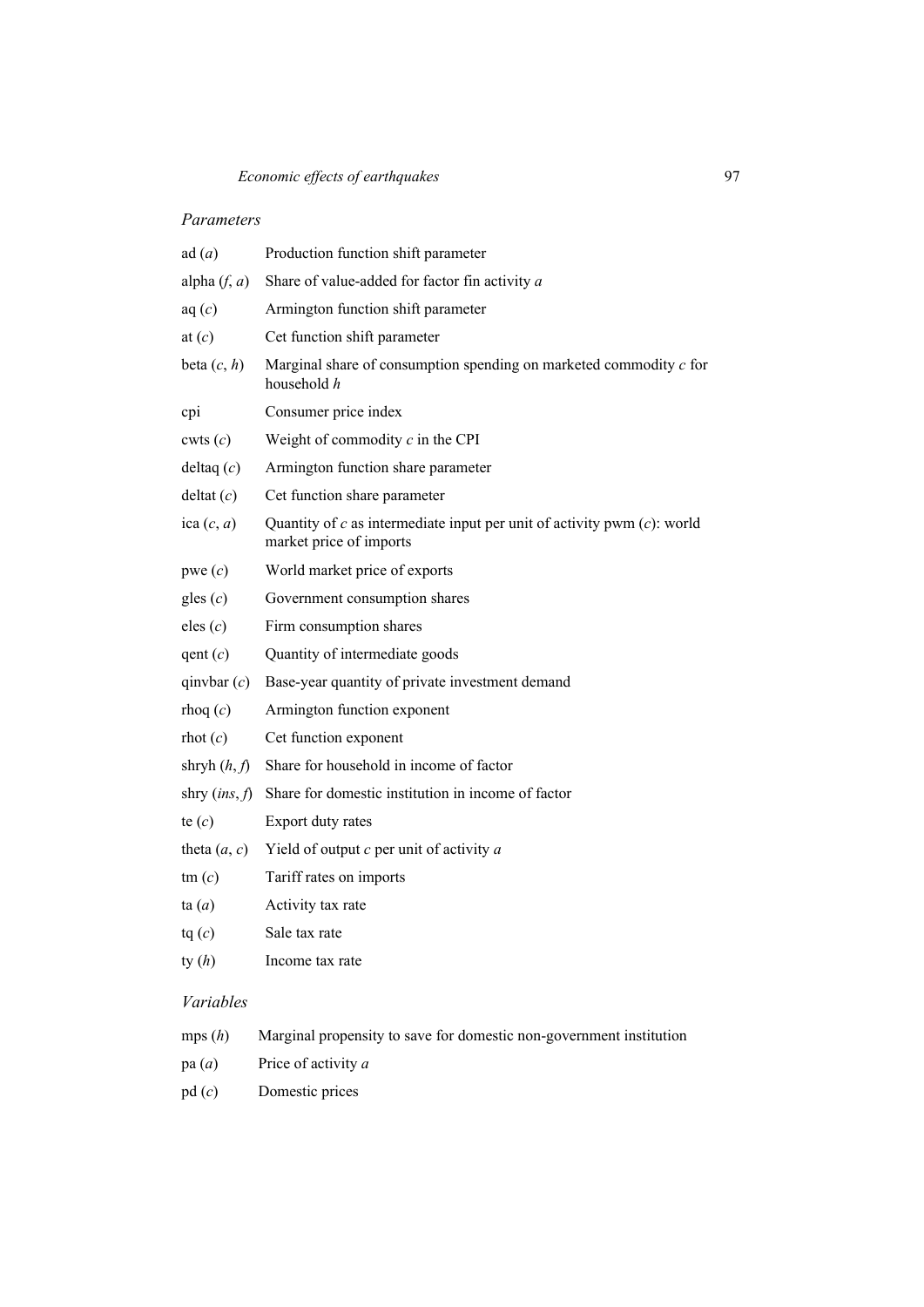| pm(c)                                | Domestic price of imports                                       |
|--------------------------------------|-----------------------------------------------------------------|
| pe(c)                                | Domestic price of exports                                       |
| pq(c)                                | Price of composite goods                                        |
| pva $(a)$                            | Value added price by sector                                     |
| px(c)                                | Average output price by sector                                  |
| qa $(a)$                             | Level of activity a                                             |
| qva $(a)$                            | Value added quantity by sector                                  |
| qd(c)                                | Domestic sales                                                  |
| qe(c)                                | Exports by sector                                               |
| qm(c)                                | Imports                                                         |
| qq(c)                                | Composite goods supply                                          |
| qx(c)                                | Domestic output by sector                                       |
| $\operatorname{qf}(f, a)$            | Quantity demanded of factor $f$ from activity $a$               |
| qfs $(f)$                            | Labour supply by labour category (1,000 persons)                |
| $\Phi(c, h)$                         | Final demand for private consumption                            |
| qint $(c, a)$                        | Intermediates uses                                              |
| qinv(c)                              | Final demand for productive investment                          |
| wf $(f)$                             | Average wage rate by labour category                            |
|                                      | wdist $(f, a)$ Age distortion factor for factor f in activity a |
| $\mathbf{y}(\mathbf{h}, \mathbf{f})$ | Transfer of income to household from factor $f$                 |
| yh(h)                                | Household income                                                |
| yfe(f)                               | Transfer of income to ins from factor parameters                |

# *Equations*

$$
1 \qquad PM_c = pwm_c. (1 + tm_c). EXP
$$

$$
2\qquadPE_c = pwe_c. (1 - te_c). EXP
$$

$$
3 \qquad PQ_c \cdot QQ_c = PDD_c \cdot QD_c + PM_c \cdot QM_c \left(1 + tq_c\right)
$$

$$
4 \quad PX_c.QX_c = PDS_c.QD_c + PE_c.QE_c
$$

$$
PA_a = \sum_{c \in C} PXAC_{ac}.\theta_{ac}
$$

$$
6 \qquad PVA_a = PA_a.(1-ta_a).QVA_a - \sum_c ica_{ac}.PQ_c
$$

$$
7 \quad QA_a = ad_a \cdot \prod_f QF_{fa}^{\alpha_{fa}}
$$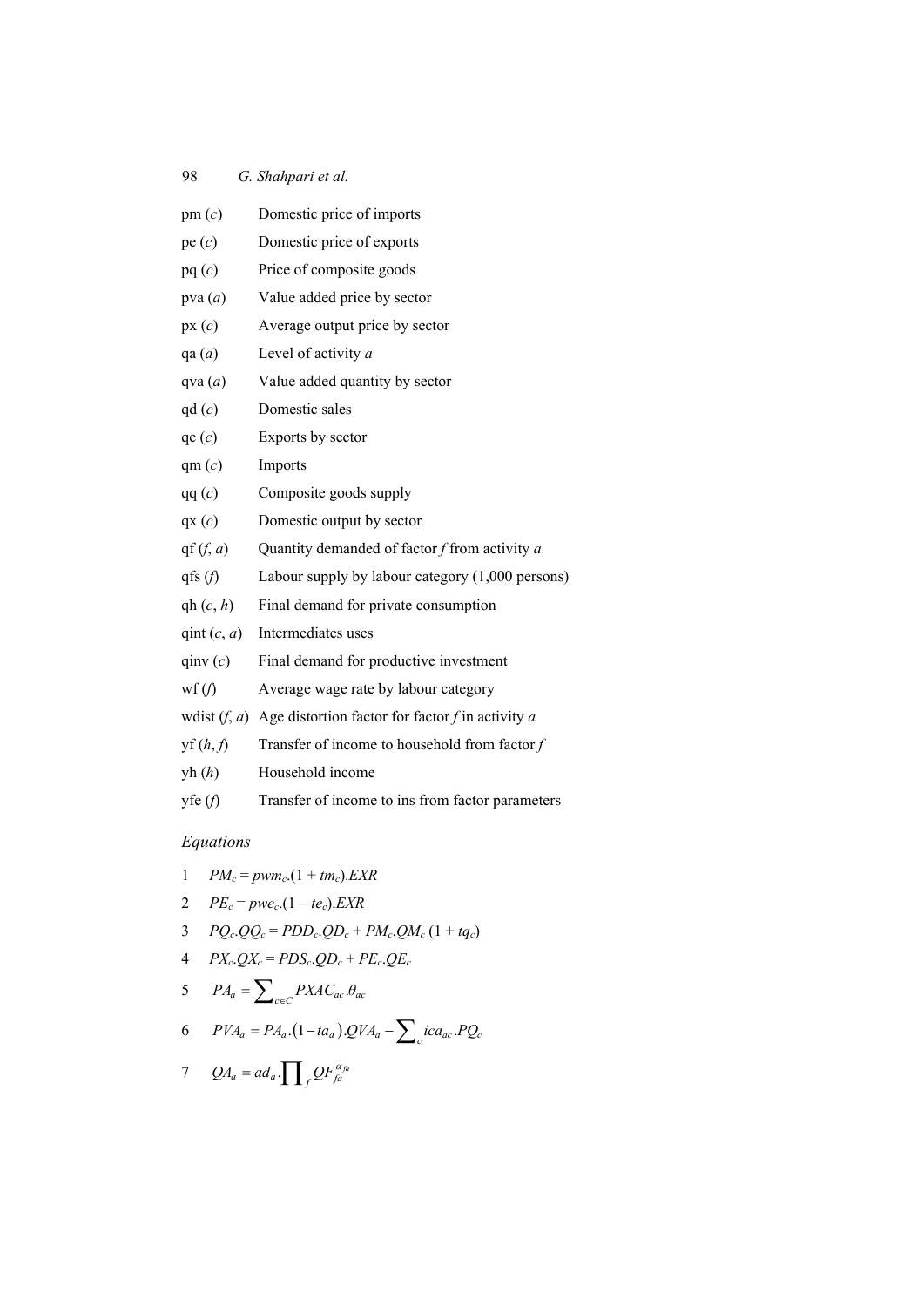8 
$$
WF_F WDIST_{f0} \cdot QF_{f0} = PVA_a \cdot QA_a
$$
  
\n9  $QINT_{ca} = ica_{ca} \cdot QA_a$   
\n10  $QX_c = \sum_a \theta_{ac} \cdot QA_d$   
\n11  $QQ_c = aq_c \cdot (\delta_c^q \cdot QM_c^{p^q} + (1 - \delta_c^q) \cdot QD_c^{p^q})^{-\frac{1}{p^q}}$   
\n12  $\frac{QM_c}{QD_c} = \left(\frac{PD_c}{PM_c} \cdot \frac{\delta_c^q}{1 - \delta_c^q}\right)^{\frac{1}{1 + p^q}}$   
\n13  $QQ_c = QD_c + QM_c$   
\n14  $QX_c = at_c (\delta_c^c \cdot QE_c^{p^q} + (1 - \delta_c^c) \cdot QD_c^{p^q})^{-\frac{1}{p^q}}$   
\n15  $\frac{QE_c}{QD_c} = \left(\frac{PE_c}{PD_c} \cdot \frac{1 - \delta_c^{q^q}}{\delta_c^q}\right)^{\frac{1}{p^r - 1}}$   
\n16  $QX_c = QD_c$   
\n17  $YF_{hf} = shry_{hf} \cdot \left(\sum_f WF_f WDIST_{fa} \cdot QF_{fa} + trr_f \cdot ER\right)$   
\n18  $YH_h = \sum_f YF_{hf} + \sum_{ins} tr_{h,ins}$   
\n19  $QH_{ch} = \frac{\beta_{ch} \cdot (1 - MPS_h) \cdot (1 - ty_h) \cdot (1 - y_h) \cdot T_h}{PQ_c}$   
\n20  $YG = \sum_h ty_h Y_h + \sum_{ens} tr_{fa,ins} (PD_c \cdot QD_c + PM_c \cdot QM_c) + \sum_{con} trm_c \cdot ER, pwm_c \cdot QM_c$   
\n $+ \sum_{c\alpha} te_c \cdot ER, pwe_c \cdot Qe_c + tr_{gev,row} \cdot er + tr_{gev,ind}$   
\n21  $YENT = \sum_f shry_{out.f} \cdot \left(\sum_f WF_f \cdot WDIST_{fa} \cdot QF_{fa} + trr_f \cdot ER\right) + \sum_{insd} tr_{an,ind}$   
\n22  $HSAV = \sum_h MPS_h \cdot (1 - ty_h) \cdot (1 - sh_h) \cdot YH_h$   
\n23  $GSIV =$